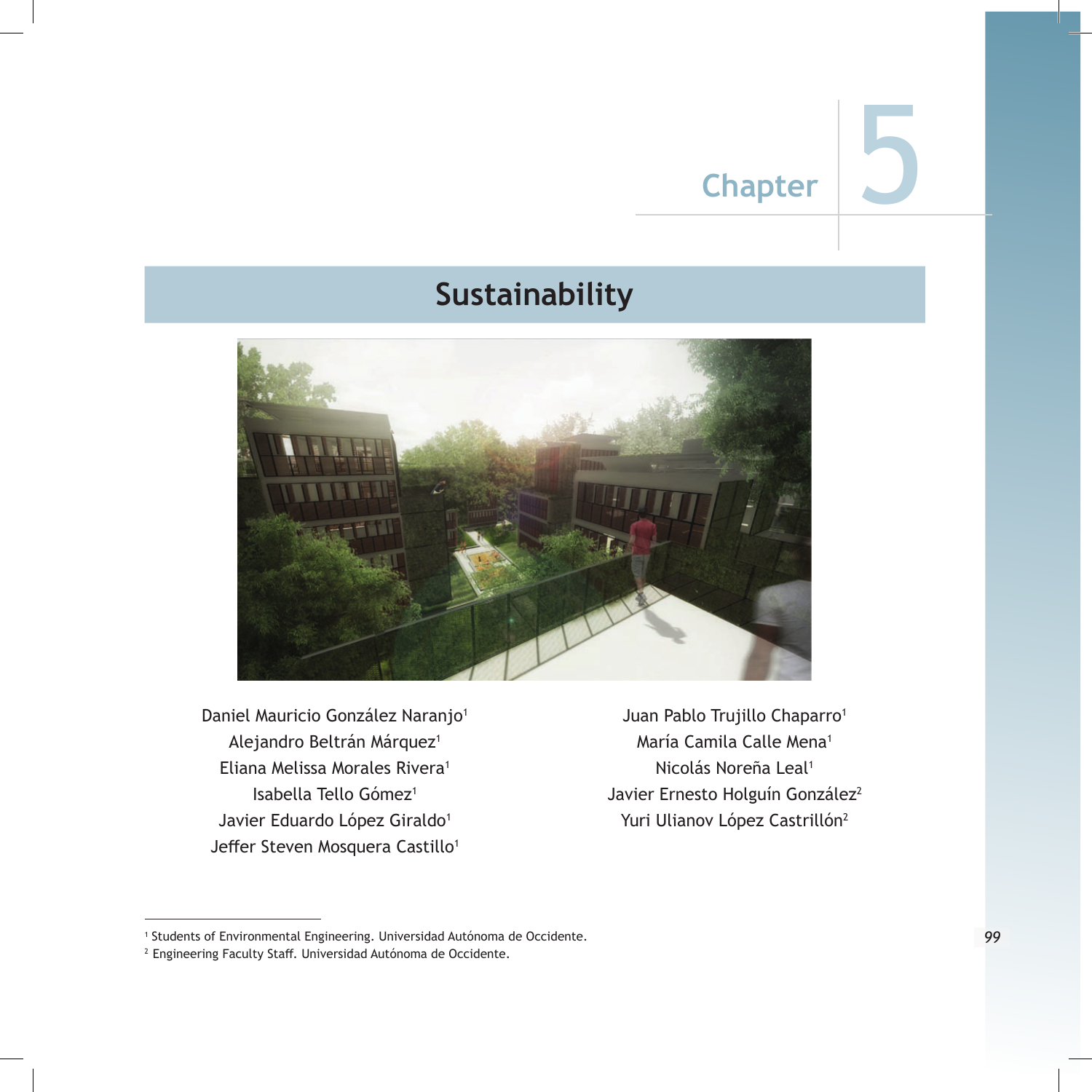## **Introduction**

The construction sector is probably one of the human activities with the highest demand for natural resources and energy (Bakens, 2003; cited by Rodríguez & Fernández, 2010).This sector employs approximately half of the resources that the humankind consumes from nature and it is considered that 25% of waste materials come from construction and demolition (Alarcón, 2005; cited by Rodríguez & Fernández, 2010) and more than 70% of worldwide energy moves around this sector (Oteiza & Tenorio, 2007; cited by Rodríguez & Fernández, 2010). Considering that sustainable development and climate change have become two new challenges for the humankind. Having synergies and mutual interdependences, measures focused on the construction sector drive to sustainability positively and affect the mitigation and adaptation to this climate change (Rodríguez & Fernández, 2010).

Mihouse is a dynamic and sustainable solution for real neighborhood conditions in Cali, Colombia, with possibilities to be adapted anywhere. The team's main goal is to offer an innovative neighborhood with high affordability conditions through a high density of 128 living units that can expand soon for productive purposes. Its design includes a generous green environment offering a comfortable living unit, flexible, progressive and productive along the time. Considering sustainable principles, an integrated water management plan has been designed, in which rainwater harvesting allows us to consume less potable water and reusing it for cleaning bathrooms among others. For the integrated solid waste management, the creation of a small company to manage the community's residues is proposed. Furthermore, Mihouse takes advantage of the Sun as a free energy source using a solar photovoltaic gridconnected system with storage capacity, that will produce and use its own electrical energy as well as being able to sell the excess of captured energy to the grid, making the system sustainable during the time.

This project is focused on achieving a balance between the three pillars of sustainable development (economic, social and environmental benefits). The environmental component is present in all these activities, plans and processes carried out in the Mihouse urbanization. Regarding the social and economic aspects, the Mihouse project is oriented towards guaranteeing food security and to generate job opportunities through the production, management and marketing of crops cultivated in the garden areas. Moreover, the transformation of organic solid wastes into compost considered in the urbanization, which can be marketed in the area and used as fertilizer in gardens, allows us to have other job opportunities for the inhabitants in this urbanization. The use of solar panels, the reuse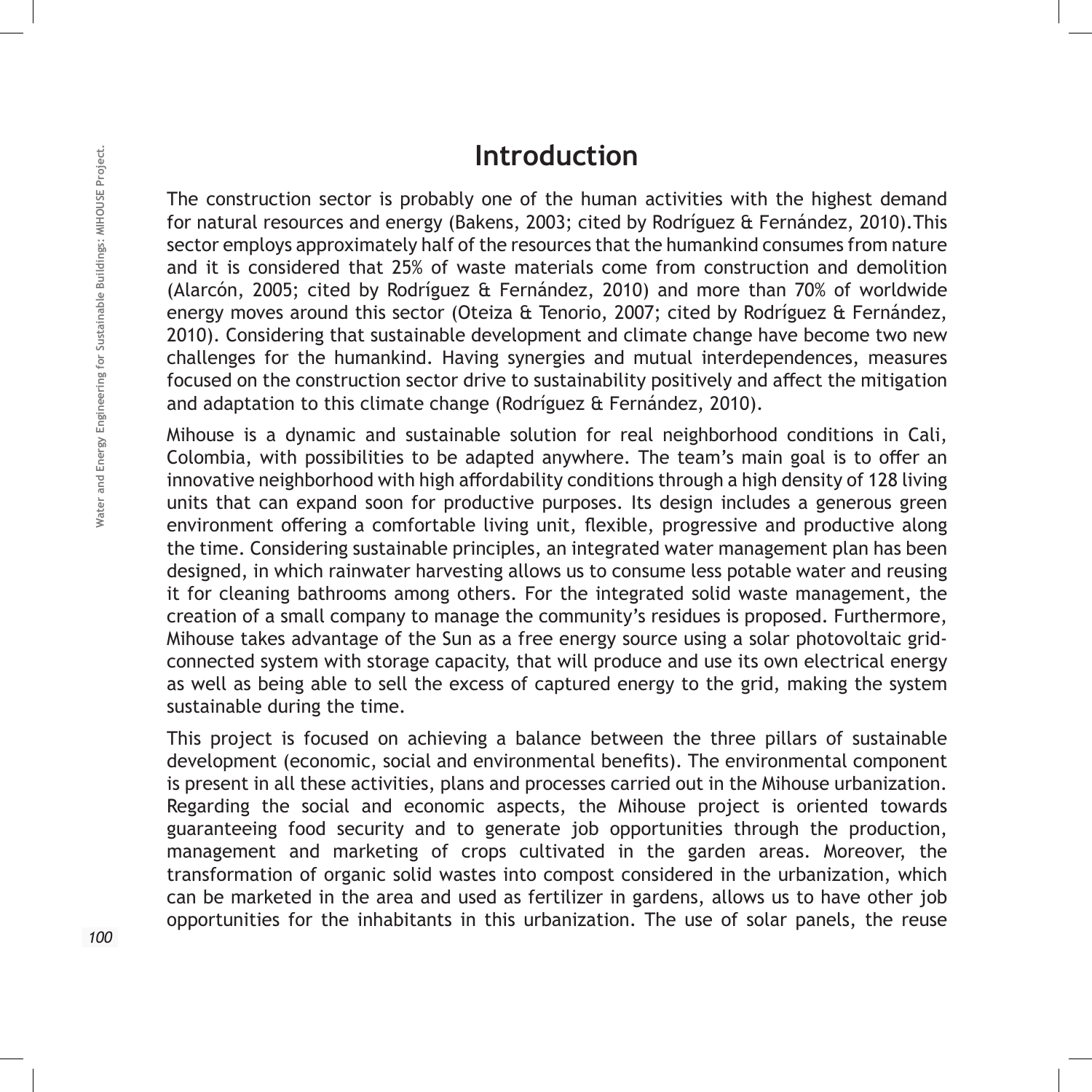of greywater and the exploitation of rainwater, allow us to have huge savings in economic terms, because we use solar energy as alternative source of energy instead of the grid and we use treated greywater and rainwater instead of using drinking water for flushing the toilets or watering the green areas and gardens. With the examples mentioned before, it is evident that Mihouse aims to make a positive and lasting impact on a city which needs to consider a different paradigm regarding sustainable construction of social housing. This approach allows us the preservation of natural resources in compliance with the three pillars of sustainable development mentioned before. Moreover, the Mihouse project considers key aspects stated in the new legislation in Colombia for sustainable construction and for saving water and energy in buildings, the Resolución 0549 de 2015. Thus, Mihouse will be the first step to achieve sustainable construction in social housing projects in Colombia.

Mihouse proposal looks highly attractive for the industrial sector, responding to specific problems of the social and economic context and especially to tropical environments and climatic conditions.

## **Water Strategies**

General context: the hydraulic system is an integrated system that has been designed keeping in mind the effective use of available space and the reduction of the length of pipes. Additionally, in order to prevent heat loss when water passes through the pipes, the location of the solar water heater is as close as possible to the utilities. Also, the location of the tanks considers that it is more feasible to locate them under ground because they do not have any visual and spatial hindrance.

Solar context: considering that the house in the urban context is the transposition of the prototype into the structure of a building, some aspects will be similar to the mentioned before, such as the length of the pipes and the solar water heater location as close as possible to profits. It is known that at the urban level there are two types of buildings, the first one where the top floor varies the type of apartment, and the second one is a building where the apartment is like the prototype, which has 3 roofs and another building with a smaller apartment. So far it has been planned to have a total of 128 apartments, for a total of 30 buildings, 22 of which have 4 stories and 8 have 5 stories, where systems for the reuse of greywater and rainwater are set, this is described in section Plumbing System.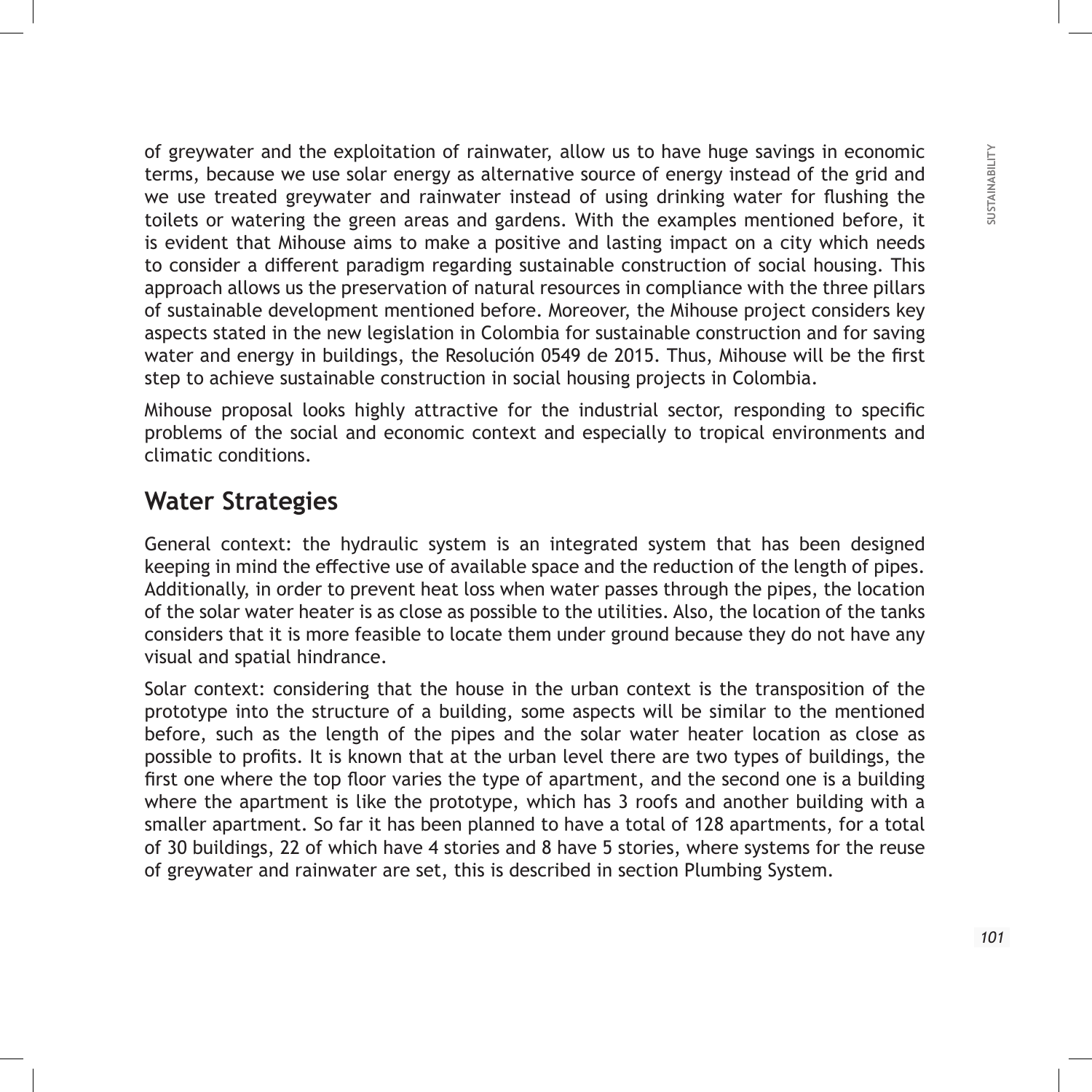## **Strategies for Reducing Water Consumption**

One goal of the project Mihouse is to propose a sustainable water management. In order to ensure a reduction of water consumption. The following strategies for the prototype and urban areas were set:

*Recycling, reuse.* It is very important that the design of the apartments and residential buildings integrate significant savings in the consumption of drinking water, a resource that is indispensable although its availability is depleted over time. This is the reason why the project Mihouse seeks alternatives to allow the recycling and reuse of water, in order to avoid excessive consumption of this resource. Considering this approach, we can generate economic savings.

*Reuse of rainwater*. The efficient use of rainwater as an alternative for ornamental purposes, and maintenance of green areas, represents in terms of the sustainability of resources, significant savings related to the cost of water service, and environmental protection. The rainwater is collected through pipes on each building, making their own use and storage in elevated tanks located on the top floors of the buildings, in order to re-use this resource for irrigation of green areas.

In general terms, the rainwater system consists of a rainwater collection and conveyance system composed of channels that transport water to the elevated storage tanks located on the roof, where it is taken to use it to irrigate green areas, washing floors, and so on.

*Greywater reuse system*. Urban Context: In this project you can see a greywater treatment system for the entire residential condo that allows us the reuse of greywater from showers, laundry (washing machine and laundry) and sink for toilets flushing in each apartment. The greywater system is based on the accumulation of water from the second cycle of the washing machine. We do not propose to use the water from the first cycle of the washing machine because it has a higher level of dirt.

For the greywater management, we propose to have two collection tanks located underground at the green areas. For the greywater treatment, a train based on grease trap, followed by a tank where the coagulation and flocculation is performed, is pro- posed; then, the water distribution is performed by pumps, in this way the treated water is transported to each apartment.

*Wastewater management*. Urban Context: In order to evacuate the wastewater that has been used for working tasks, personal care and hygiene, the Mihouse project proposes a separation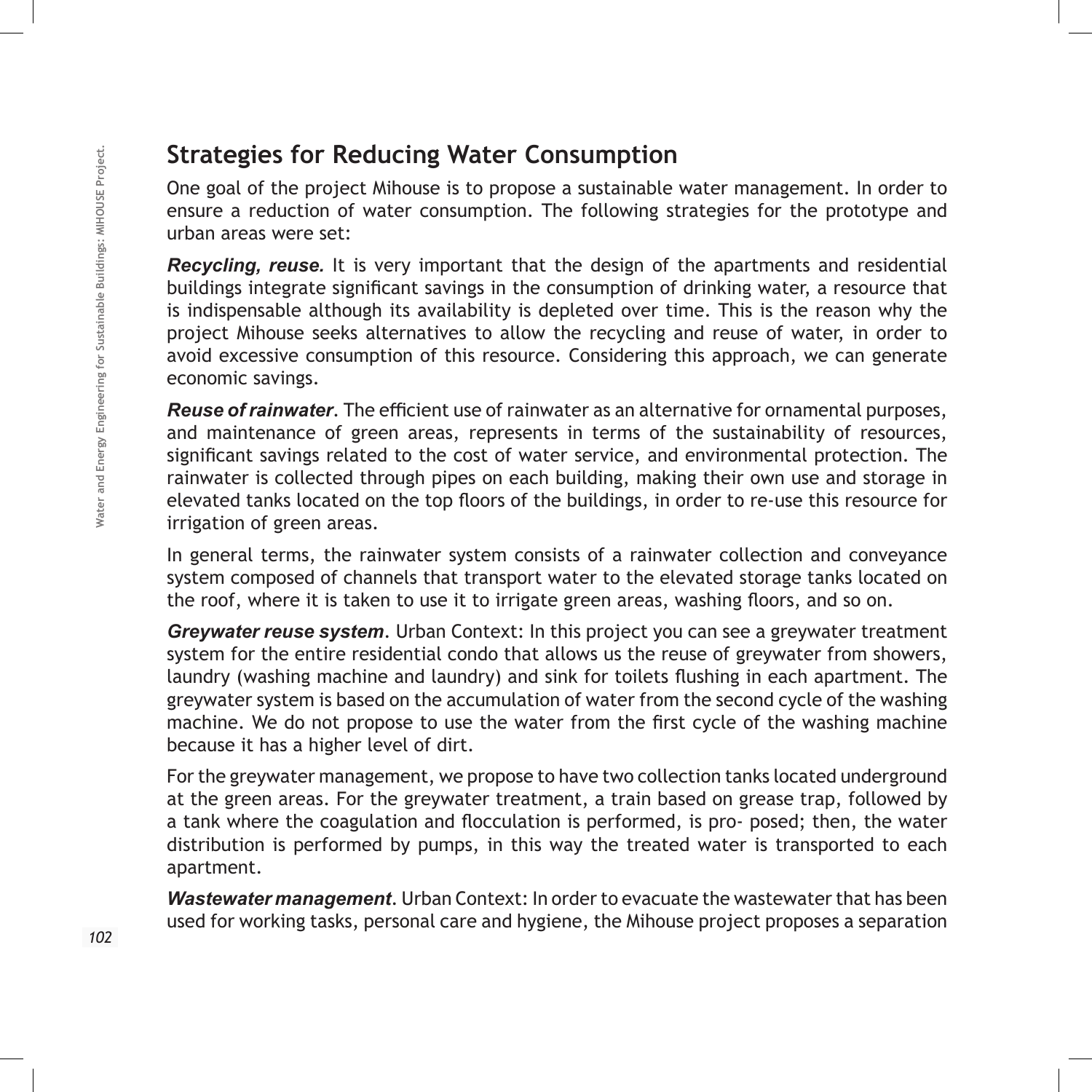of the wastewater and the greywater for each apartment on the entire housing complex. The discharges of wastewater coming from the toilets and dishwasher are interconnected in a horizontal pipe which distributes them to an outer inspection box to be finally delivered to the municipal public sewer.

Cali has a domestic Wastewater Treatment Plant (WWTP) called Cañaveralejo, which is administered by the Emcali company. This WWTP is located at the east side of the city, it has an advanced primary treatment and it is in the process of optimizing the system by achieving secondary treatment. Due to the existence of WWTP Cañaveralejo Cali, we do not consider any kind of treatment for the wastewater in this project. The system only provides the connection to the municipal sewer network.

Incentive for the Use of Water Saving Accessories and Equipment

The following types of water saving devices or accessories that should be implemented on the project Mihouse at the urban level and at the prototype has been identified in the market: Lavatory faucets or valves, shower valves, water-flush toilets with double discharge, among others, that help to reduce water consumption. By installing such devices, the water consumption is reduced, saving this resource.

## **Water Cycle**

### **Catchment**

Drinking Water: Initially, the Cauca's river water is collected and treated in Puerto Mallarino's Drinking Water plant. Then this water is distributed to different areas of Santiago de Cali, including the area where the Mihouse project is planned.

Rainwater: Santiago de Cali has abundant rainfall through the year. This water availability is exploited by the effective areas of the roofs in the buildings, which allow us to capture this valuable resource.

### **Distribution and use**

Drinking water: Once the water is supplied to the residential complex, through the connections with the main network of the aqueduct, it is distributed to each of the apartments through a pumping system.

Rainwater: The rainwater collected by the roofs in each block is transported through gutters and downspouts, which finally is conducted into two storage tanks. The rainwater stored will be used to irrigate the green areas.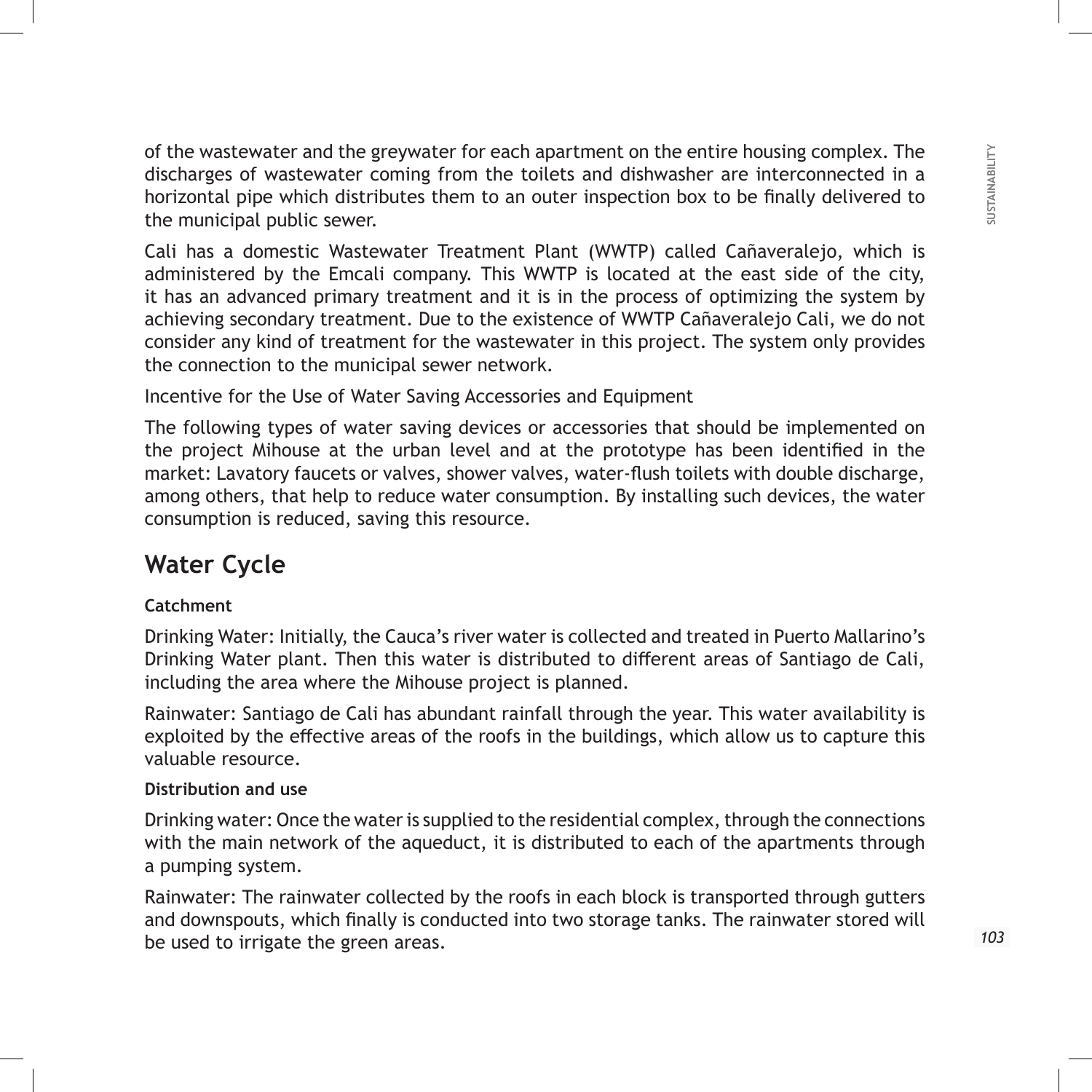### **Reuse**

Water from sinks, washing machines and showers (greywater) is reused. These waters will be collected in a storage tank for each apartment and by a pumping system it will be sent to flush toilets.

### **Outputs**

Wastewater: Drinking water that has been used in activities such as dish washing and toilets flushing cannot be reused. Therefore, it is discharged directly to the municipal sewer system. This sewer system transports wastewater until the wastewater treatment plant, called Cañaveralejo, where after treatment the water is reincorporated into the Cauca river.

Evapotranspiration and infiltration: Rainwater captured and irrigated to green areas is used by the vegetation for their metabolic processes and subsequently transpire water in vapor form. There is also a direct evaporation from the surface. Therefore, water vapor is transported into the atmosphere and by weather processes it is precipitated again in the area.

### **Solid Waste Management**

In general terms, within the concept of sustainability it is also necessary to include the management of solid wastes in the Mihouse project. We propose to have two approaches, the first one cultural, which aims to raise awareness and educate the people who live in the apartment, and the second one, technical, to develop a proper disposal of solid wastes.

Within the framework of sustainable housing projection of the Mihouse team, we considered the solid wastes that will be generated by the inhabitants of the residential condo as well as those generated during the construction of the prototype house. The solid wastes that will be generated are made up of different types such as: organic, recyclable and ordinary. Their proper management involves separation at source, storage and reuse.

Culturally, the participation of citizens is a key element in the solid waste management, therefore a training should be offered in order to achieve careful and conscientious people, who are responsible for the separation of solid wastes at the source.

Considering the mentioned above, in the sustainable residential condo it is going to be a technical solid waste storage unit (UTR in spanish), also there are going to be two areas for the reuse of biowaste (food waste and pruning), processed through composting. We consider this residential composting process as an important element within the innovation proposals of the Mihouse team.

In order to develop what is mentioned above, the urbanization area will have 8,64 square meters for the reuse of bio-waste 2,4 \* 3,6 m) and 12 square meters for the technical storage

104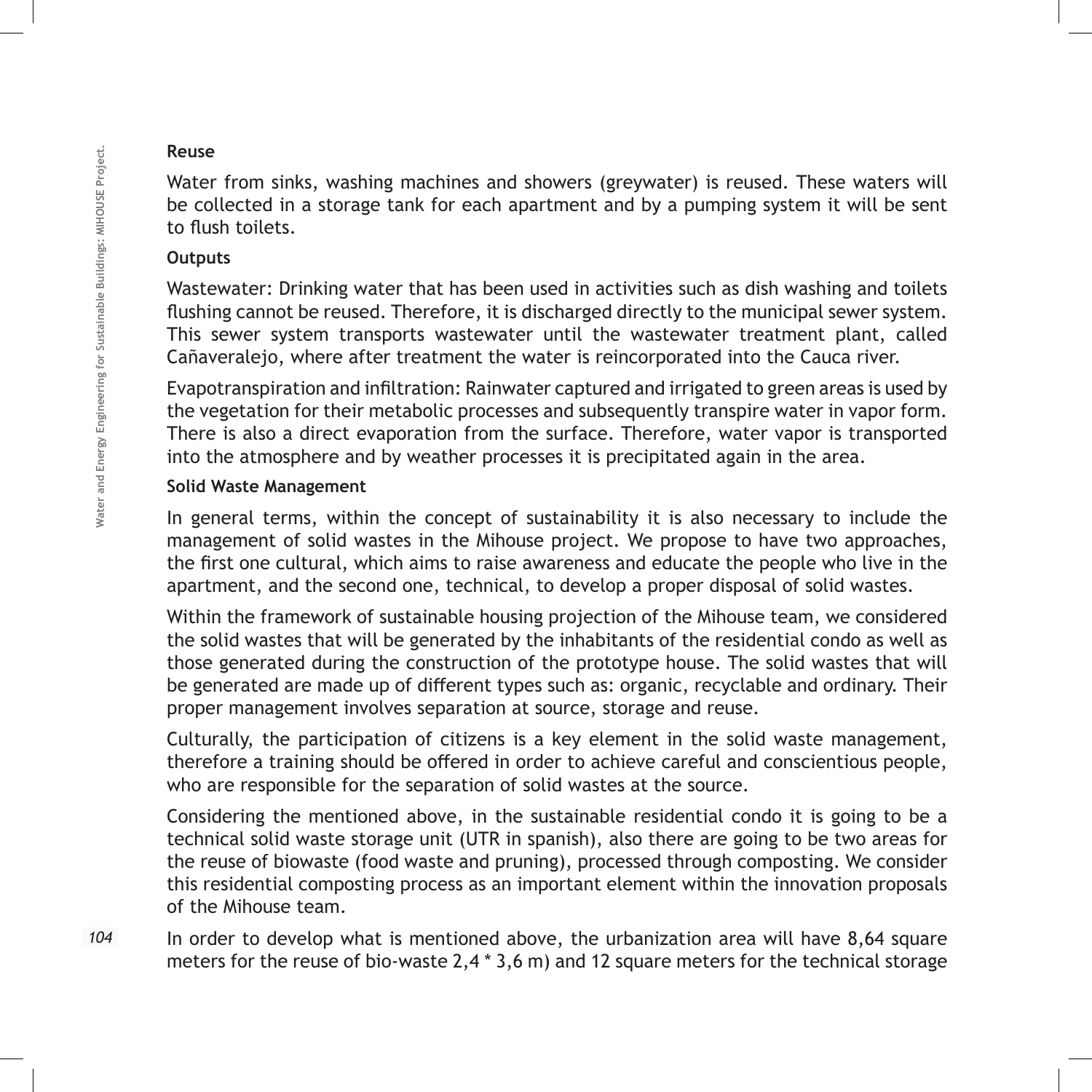unit (UTR in Spanish). In the Figure 3.1. the location of the UTR and the area for the reuse of bio-waste are shown.

**LITE** 

Figure 5.1. Location of the TSU and waste use areas.



The sustainable residential condo will have a total of 128 apartments, distributed in 22 blocks of 4 floors and 8 blocks of 5 floors. In the following table an estimation of the amount of waste generated is presented (Table 3.6)

The use of bio-waste is carried out through two composting autonomous units of 3000 liters, reference SAC-3000, given by the company Earthgreen (considering that 100 % of the population does separation at source). The result of the composting process is an organic fertilizer for the soil, which improves soil characteristics and increases crop yields.

The autonomous composting units proposed for this project have the advantage of not requiring neither dumping processes as is commonly needed, nor chemical or bacterial addition and also it has not odor nor leachate generation. These aspects allow us to have vectors control such as flies and rodents. It has been calculated that in a term of approximately 25 to 30 days we can be obtain compost ready to be used in gardens or to be marketed.

According to Earthgreen, for each kilogram of organic solid waste separated and taken for composting, it is obtained about 0,4 to 0,5 kilograms of useful compost for parks, gardens,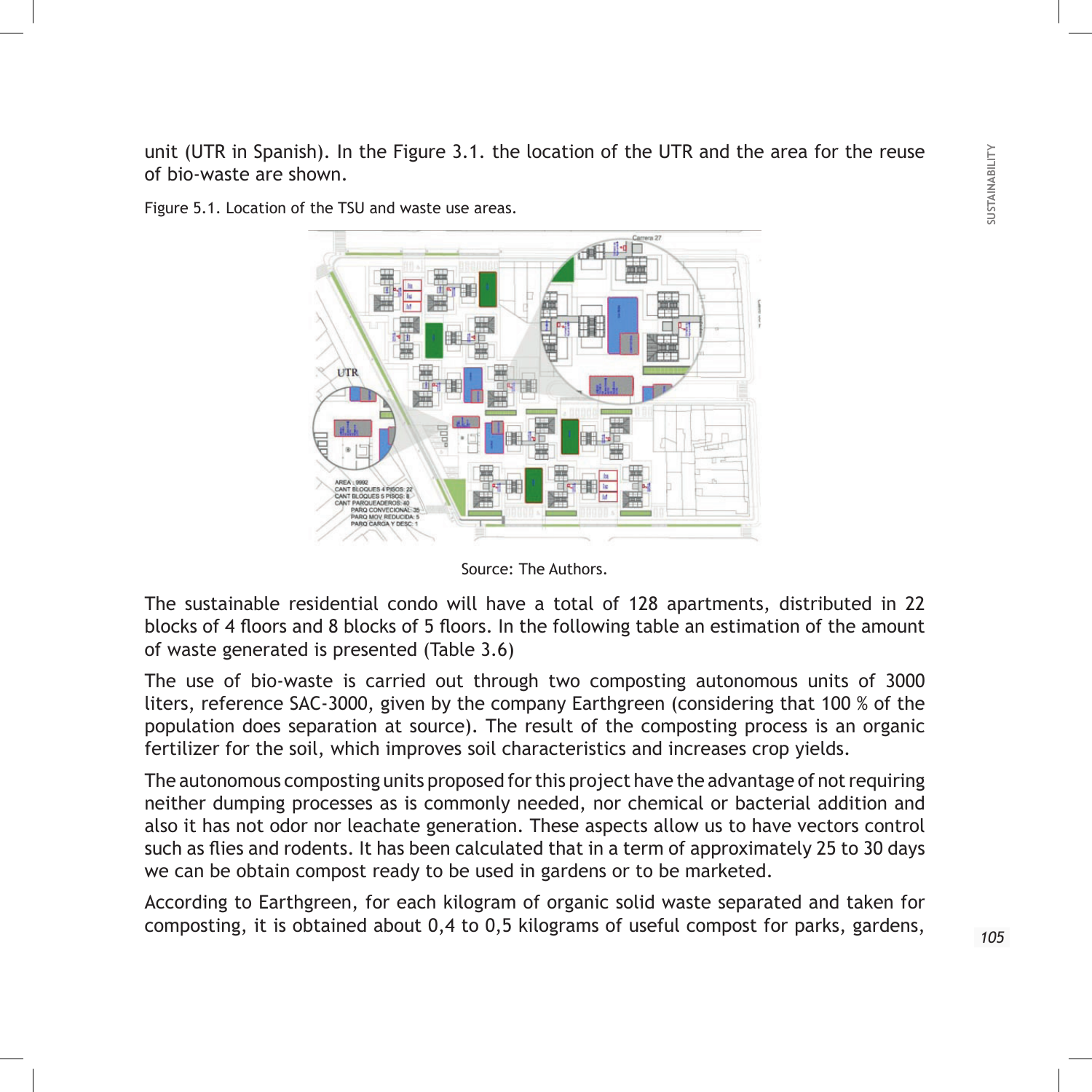orchards and marketing as an amendment or organic fertilizer. This product has market values ranging between \$ 120000 - 180000 / ton, which may represent an income for inhabitants of the houses, and thus we can reduce the solid wastes to be delivered to final disposal. Moreover, in the Mihouse project it is proposed an area where the garden compost resulting from this process is used.

In these gardens, it is proposed the development of organic gardens where residents can develop crop production and learning and marketing of farmed products.

Moreover, recyclable solid wastes (paper, plastic, cardboard and so on) will have a significant advantage to improve the quality of life for residents, as these materials have two main objectives; the first one is the use of solid wastes for the creation of crafts and objects encouraging innovative business creation and social inclusion. The second one will be the marketing of solid wastes to local authorities responsible. The budget earned will be invested in recreational areas of urbanization, road construction for cycling, community gardens, food network, among others.

| Variable                                              | Value     |
|-------------------------------------------------------|-----------|
| Total population of the residential condo (Habitants) | 640       |
| Number of apartments                                  | 128       |
| Number of people per apartment                        | 5         |
| Socioeconomic stratum                                 | 1 and $2$ |
| Ppc (kg/hab.Day)1                                     | 0,35      |
| Specific weight (kg/m3)                               | 250       |
| Solid wastes generation (kg/day)                      | 179,2     |
| Solid wastes volume (m3)                              | 1,67      |

Table 5.1. Estimation of the amount of waste generated in the residential condo

Source: The Authors.

Mihouse Proposal Economic Benefits. GreyWater Reuse and Rainwater, Groundwater and Solid Waste Exploitation

In the months of August and September 2015, Cali has been confronted with a problem of water scarcity, especially in Cali and Melendez rivers, due to strong intensity of climatological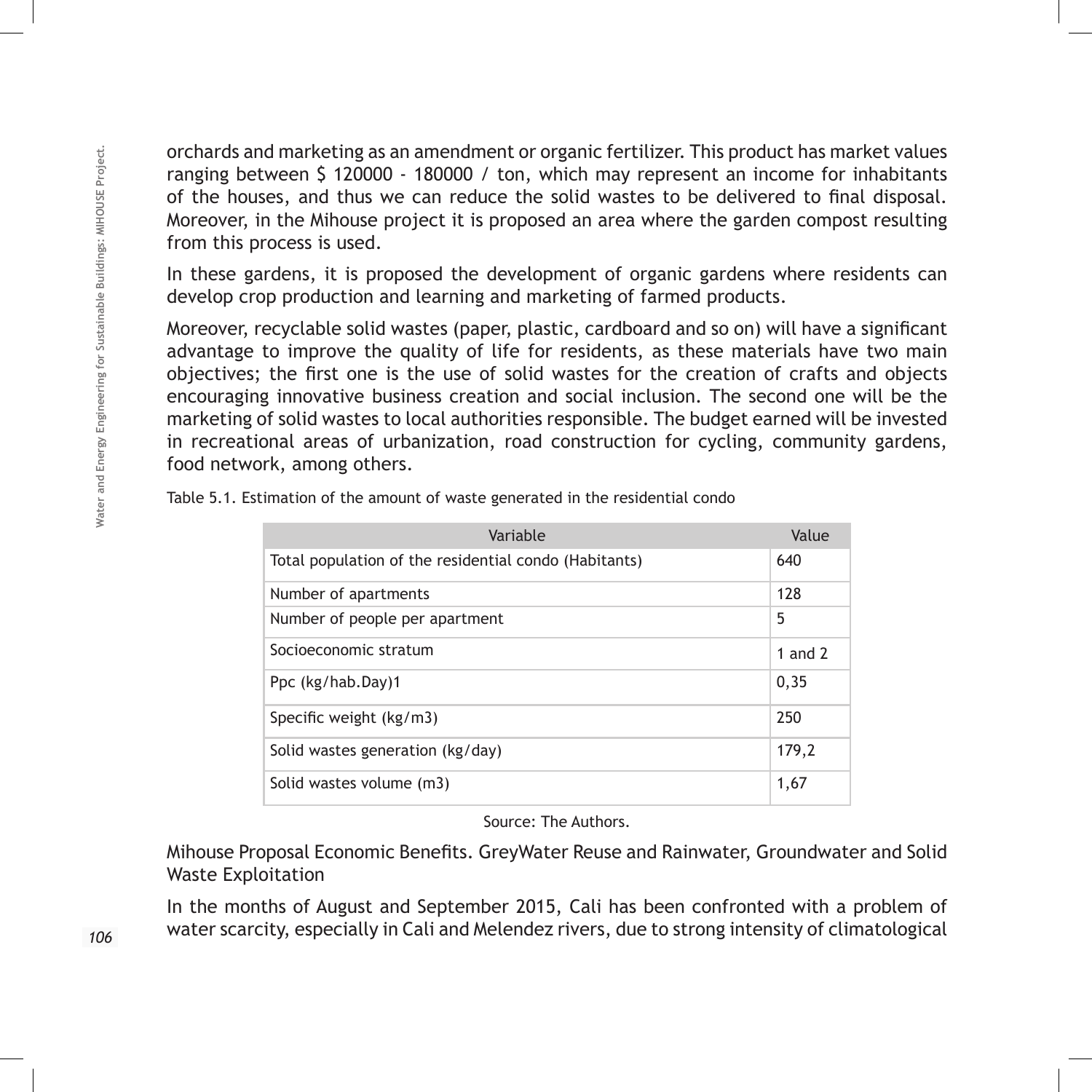phenomenon "El Niño", which caused climate change. This has caused restrictions on the continued supply of drinking water in the neighborhoods located in the mountainous areas of the city, affecting almost 25 % of the citizens in Cali. Considering the above, the use of alternative water sources is necessary, such as the reuse of greywater or rainwater and groundwater exploitation, for the development of domestic cleaning activities and irrigation of green areas. The following section provides an evaluation of the economic benefits of the Mihouse proposal, considering an integrated management of water resources and integrated management of solid waste.

## **Rainwater**

Mihouse project has 960  $m^2$  of parkland and gardens, parks, etc., which require two liters of water per square meter, ie 1920 liters per day of water are needed to irrigate these areas. Usually for the irrigation of green areas is used in an inappropriate manner drinking water. This is a mistake, because the plants, trees and grass do not require excellent water quality as it is potable water, however, quality standards as presented by rainwater or groundwater, are enough to the water requirements of plants. Considering this, Mihouse project proposes the use of two alternative sources of irrigation water for green areas, rainwater and groundwater. The use of these two alternative irrigation water results in a cost savings for residential complex, by reducing the consumption of drinking water and environmental benefits to make rational use of water resource, according with water quality required for each type of activity.

The system of rainwater and groundwater exploitation, designed for Mihouse Project, propose a saving of 100 % of the amount of water required for irrigation of green areas, considering the use of rainwater with 12,43% of the total required and the use of groundwater with 87,57% remaining. In addition, it should be noted that the unit cost for using drinking water is 1 41.71 pesos / m<sup>3</sup>, while the unit cost for using groundwater is 6.65 pesos / m<sup>3</sup> and the use of rainwater would have no associated cost. A cost-benefit analysis can observe that implementing the system of rainwater and groundwater exploitation in the project Mihouse will achieve annual savings of \$ 974 513 for the concept of irrigation of green areas. Below in Table 5.2 is presented projected values when the system is implemented.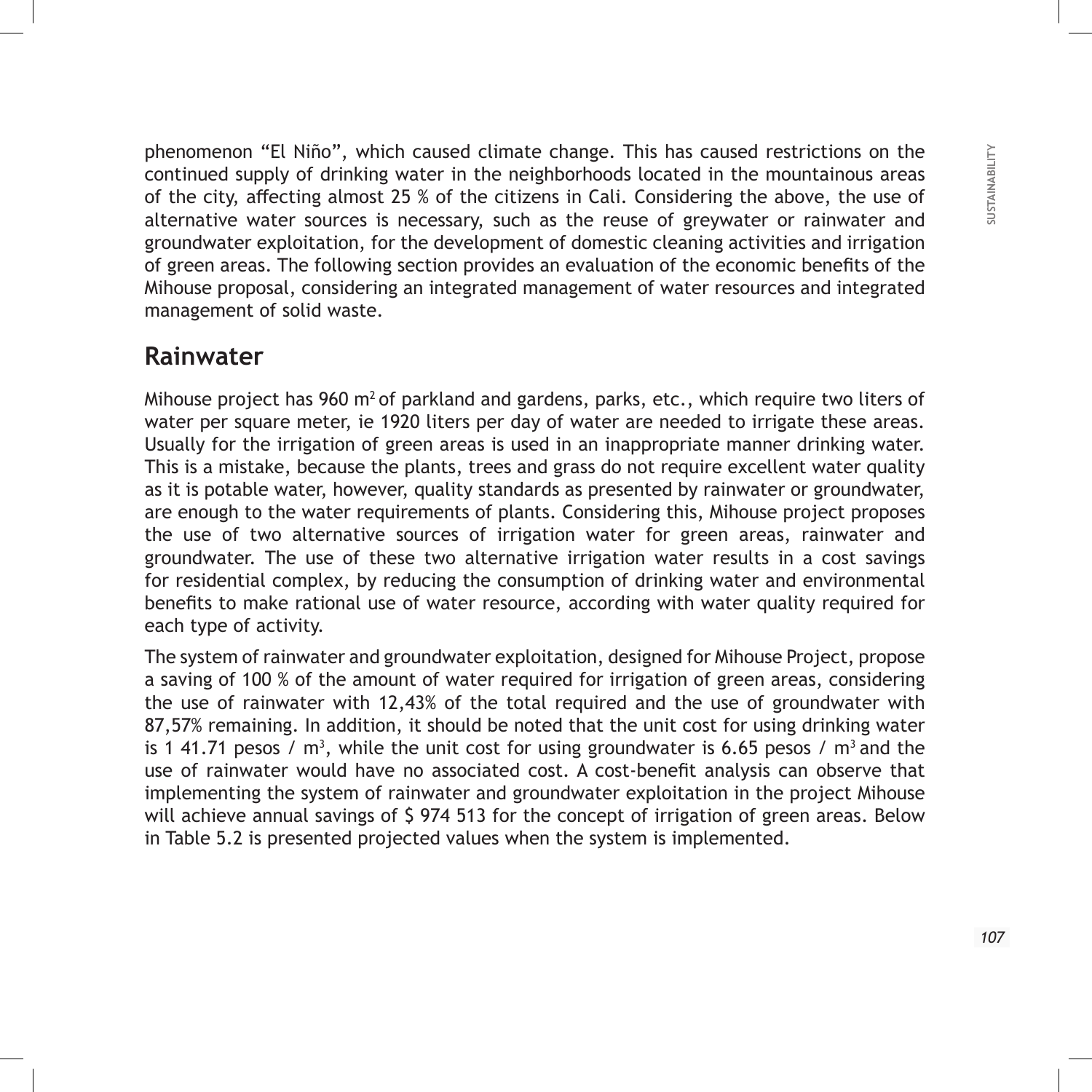|                                                        | Residential<br>Complex<br>without<br>exploitation<br>(100% water) | Mihouse<br>Residential<br>Complex with<br>exploitation<br>(Rainwater,<br>12,43 %) of the<br>total required<br>using potable<br>water) | Mihouse Residential<br>Complex with<br>exploitation<br>(Groundwater,<br>87,57% of the total<br>required using<br>potable water) |
|--------------------------------------------------------|-------------------------------------------------------------------|---------------------------------------------------------------------------------------------------------------------------------------|---------------------------------------------------------------------------------------------------------------------------------|
| Consumption<br>for irrigation<br>(m <sup>3</sup> /day) | 1,92                                                              | 0,239                                                                                                                                 | 1,681                                                                                                                           |
| Monthly<br>consumption<br>(m <sup>3</sup> )            | 57,6                                                              | 7,16                                                                                                                                  | 50,44                                                                                                                           |
| Tariff $(\frac{\zeta}{m^3})$                           | 1415,71*                                                          | 0                                                                                                                                     | $6,65**$                                                                                                                        |
| <b>Monthly Cost</b><br>(5)                             | 81,545                                                            | 0                                                                                                                                     | 335,4                                                                                                                           |
| Anual cost $(5)$                                       | 978 539                                                           | 0                                                                                                                                     | 4,025                                                                                                                           |
| Annual<br>savings $(5)$                                |                                                                   | 974 513                                                                                                                               |                                                                                                                                 |

Table 5.2. Cost savings Mihouse complex, using the rainwater and groundwater exploitation system

Source: The Authors using the information from (\*): Emcali Tariff adjusted to consumption levels over 20m<sup>3</sup>, from February 2015 and (\*\*) Rate adjusted by the Dagma, according to Resolution No. 950 of 2013.

### **Greywater**

For the management of greywater will be built two underground collection tanks, located in the green areas. For the treatment of greywater, is proposed a treatment train comprising a grease trap, followed by a tank where the coagulation and flocculation is performed; then the distribution of treated water is performed by pumps, bringing the treated water on each apartment.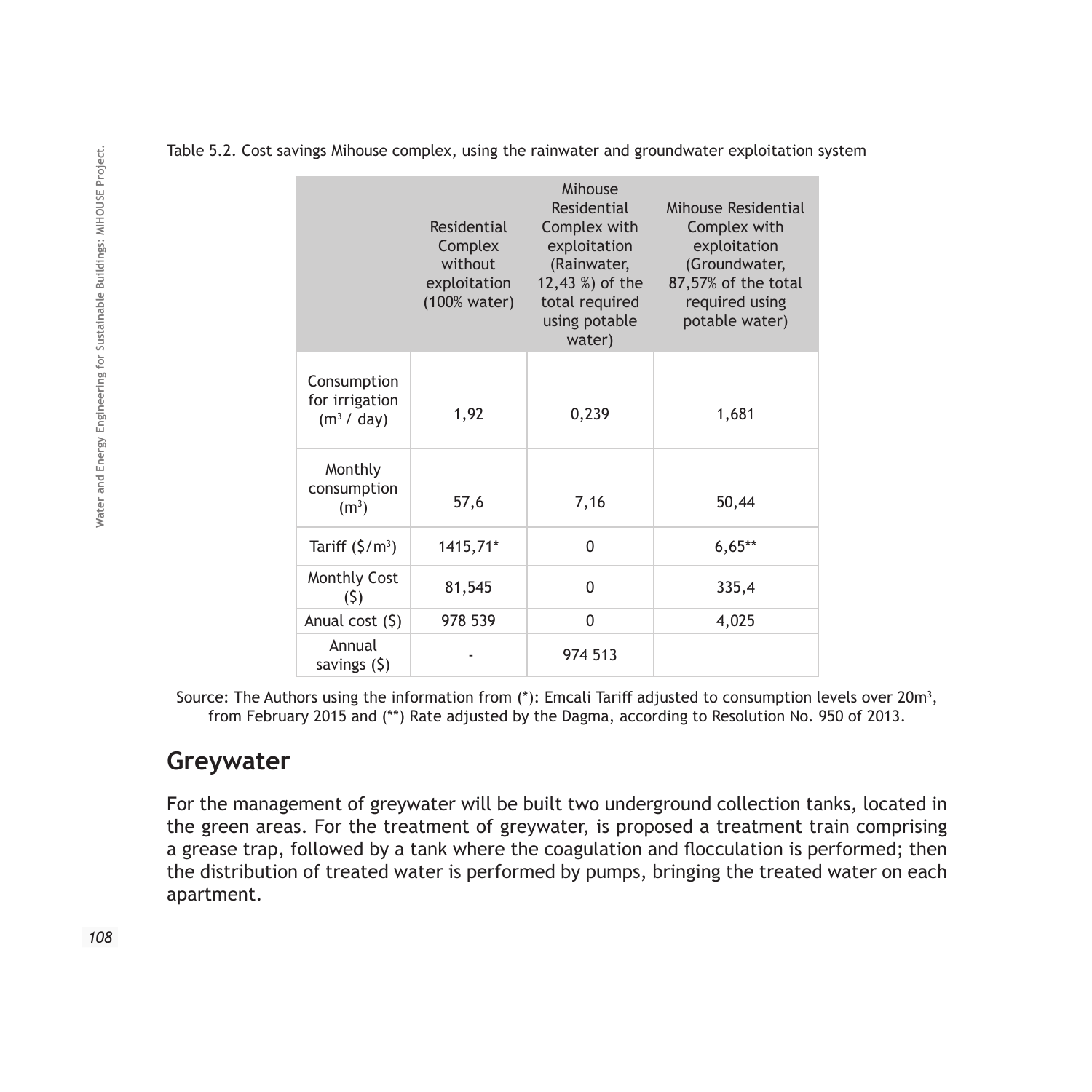Currently the neighborhood El Paraiso is supplied by the municipal company of Cali, Emcali, which handles a flat rate of \$ 1145,71 per m $^3$  (Emcali, 2015) for a strata 2 sewer From this value and the calculated values of water production on each apartment and urban levels, which can be seen in Table 5.3. The Mihouse project viability on saving resources is demonstrated as well as the viability of the project based on a saving resources.

Table 5.3. Mihouse project viability on saving resources

| $m3$ of greywater produced in property | $m3$ / day of greywater produced at the urban level |
|----------------------------------------|-----------------------------------------------------|
| $0,405 \text{ m}^3/\text{day}$         | 56,7 $m^3$ /day                                     |
| $12,15 \text{ m}^3/\text{month}$       | $1701 \text{ m}^3/\text{month}$                     |

Source: The Authors.

That is, assuming five inhabitants by house in the neighborhood Paradise would save the following in pesos (Table 5.4) considering the rate mentioned and the production of greywater in the home and urban level:

Table 5.4. Savings in pesos of Housing and Urbanization

|                        | Savings per house | Saving urban level |
|------------------------|-------------------|--------------------|
| Monthly savings in COP | \$13 920          | \$1 948 853        |
| Anual savings in COP   | \$167 044         | 23 386 236         |

Source: The Authors.

## **Solid waste**

Considering the number of inhabitants and the number of apartments of the project (128 apartments), in Table 5.5 is shown the quantity of waste that will be generated by the residential unit.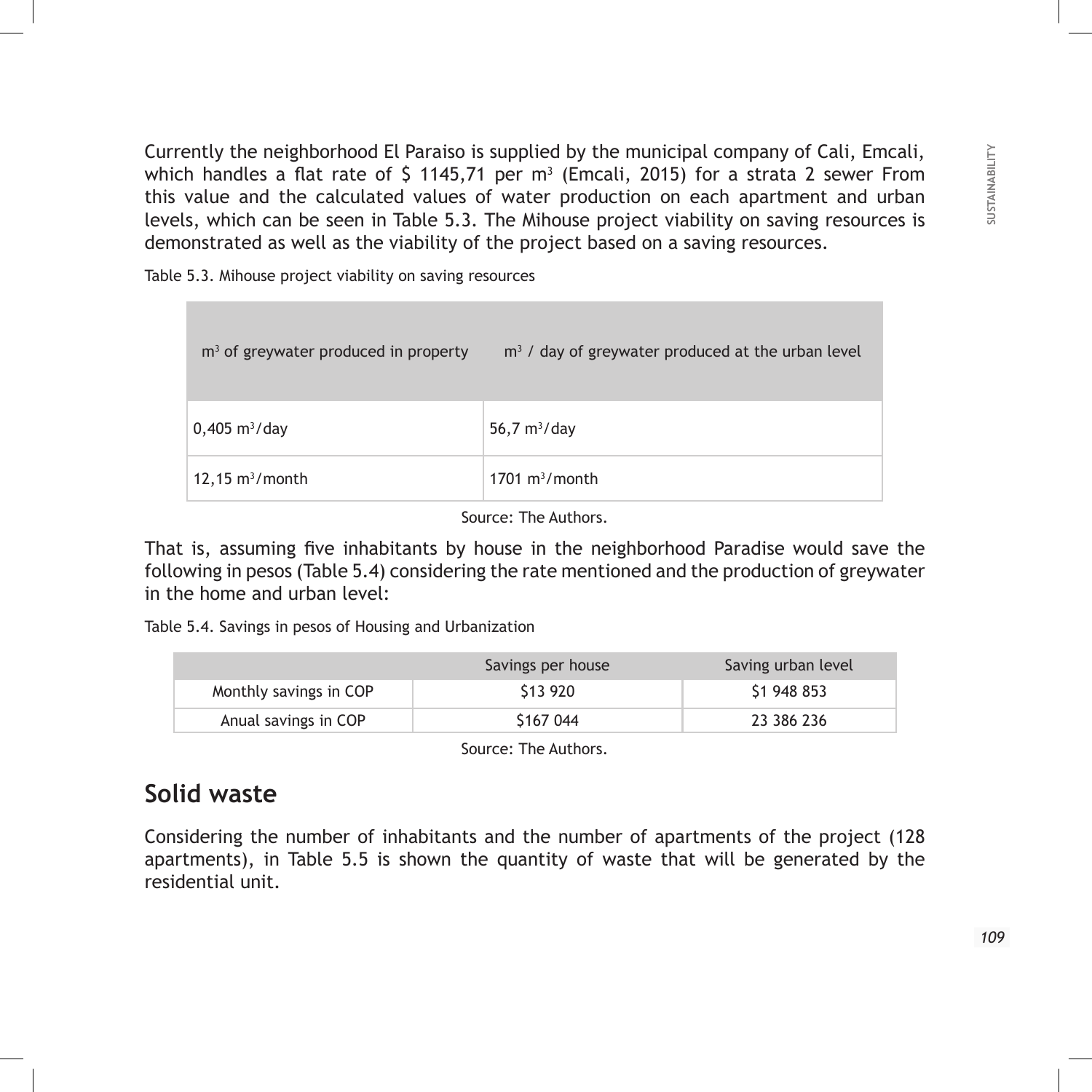|                       |              | Stratum (%)    |           |                        |            |                     |  |
|-----------------------|--------------|----------------|-----------|------------------------|------------|---------------------|--|
| Category              | $\mathbf{1}$ | $\overline{2}$ | % Average | Waste quantity<br>(kg) | Waste type | Waste type<br>per % |  |
| Food                  | 61,3         | 61,9           | 0,616     | 116,27                 | Organic    | 0,65                |  |
| Garden                | 4,31         | 2,26           | 0,033     |                        |            |                     |  |
| Paper                 | 2,75         | 3,13           | 0,029     | 8,96                   | recyclable | 0,05                |  |
| paperboard            | 1,87         | 2,25           | 0,021     |                        |            |                     |  |
| Bags and<br>Packaging | 6,72         | 7,08           | 0,069     | 17,74                  | recyclable | 0, 10               |  |
| Blown plastic         | 2,86         | 3,14           | 0,030     |                        |            |                     |  |
| metallics             | 0,94         | 1              | 0,010     | 5,51                   | recyclable | 0,03                |  |
| glass                 | 2,19         | 2,02           | 0,021     |                        |            |                     |  |
| Rubber & Leather      | 1,56         | 1,38           | 0,015     | 30,71                  | Ordinary   | 0,17                |  |
| Cloth                 | 2,82         | 2,28           | 0,026     |                        |            |                     |  |
| Wood                  | 0,68         | 0,93           | 0,008     |                        |            |                     |  |
| Ceramics              | 0,99         | 2,18           | 0,016     |                        |            |                     |  |
| <b>Bones</b>          | 0,32         | 0,31           | 0,003     |                        |            |                     |  |
| Hygienics             | 8,3          | 8,91           | 0,086     |                        |            |                     |  |
| Others                | 2,38         | 1,24           | 0,018     |                        |            |                     |  |
| Total                 |              |                | 1         | 179,20                 |            |                     |  |

**Table 5.5. Waste quantity generated by the residential unit**

Source: The Authors.

Mihouse proposes the use of different types of solid waste management strategies for its valorization. Below in Table 5.6 quantity values (weights) of the solid wastes to be utilized are:

110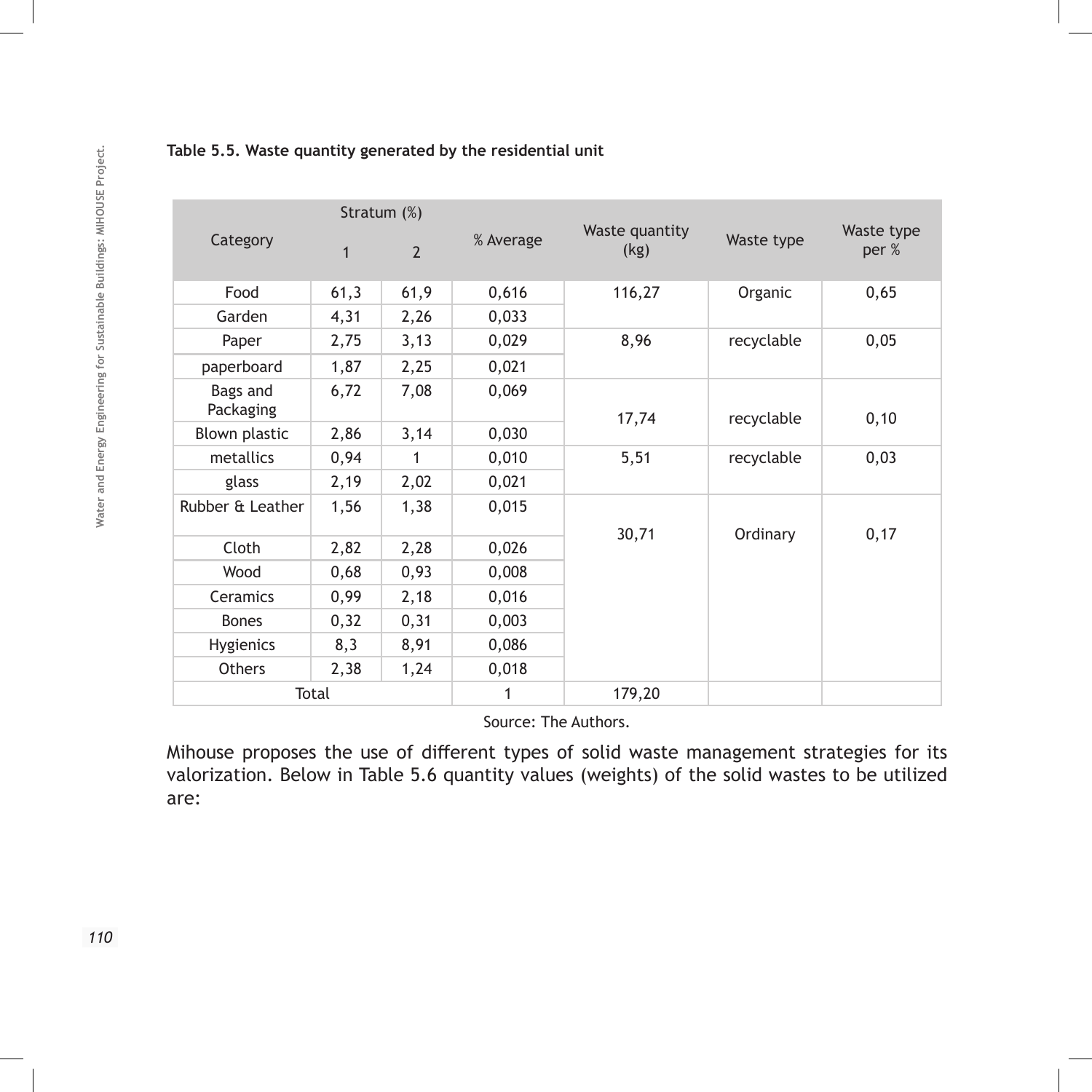#### **Table 5.6. Quantity and valorization of waste to be exploited**

| Waste type                             | Waste<br>type per<br>% | Waste quantity<br>per day (Kg/<br>day) | (5)                      | Waste valorization Exploitation value<br>(5/day) | <b>Exploitation value</b><br>$(5/$ month) |
|----------------------------------------|------------------------|----------------------------------------|--------------------------|--------------------------------------------------|-------------------------------------------|
| Organic waste                          | 0,65                   | 110,38                                 | $\overline{\phantom{a}}$ | $\overline{\phantom{a}}$                         |                                           |
| Paper and<br>paperboard                | 0,05                   | 8,96                                   | 250                      | 2240                                             | 67200                                     |
| Bags and<br>Packaging<br>Blown plastic | 0, 10                  | 17,74                                  | 300                      | 5322                                             | 159660                                    |
| Metallics                              | 0,010                  | 1,79                                   | 200                      | 358,4                                            | 10752                                     |
| Glass                                  | 0,021                  | 3,76                                   | 80                       | 301,06                                           | 9031                                      |
| Total                                  |                        |                                        |                          | 8221,45                                          | 246643                                    |

Source: The Authors.

Given the results in Table 5.6, it appears that a month can make a profit of \$ 246 643 by making recycling inorganic waste such as paper and paperboard, bags and packaging, plastic, metal.

Type organic waste will be utilized by the composting process, with two composters 3 000 liters reference SAC-3000 Earthgreen Company. According to Earthgreen per kilogram of separated and taken to composting organic waste, is obtained from 0,4 to 0,5 kilograms of useful compost as fertilizer for parks, gardens, orchards and marketing as an amendment or organic fertilizer, with market values ranging between \$ 120 000 to 180 000 / ton.glass.

Through the use of solid organic waste, it is estimated to stop disposal production of approximately 6,54 tons / month and can also reduce the rate of cleanliness of a 25-35 % additional to the reduction achieved with the use of recyclable waste.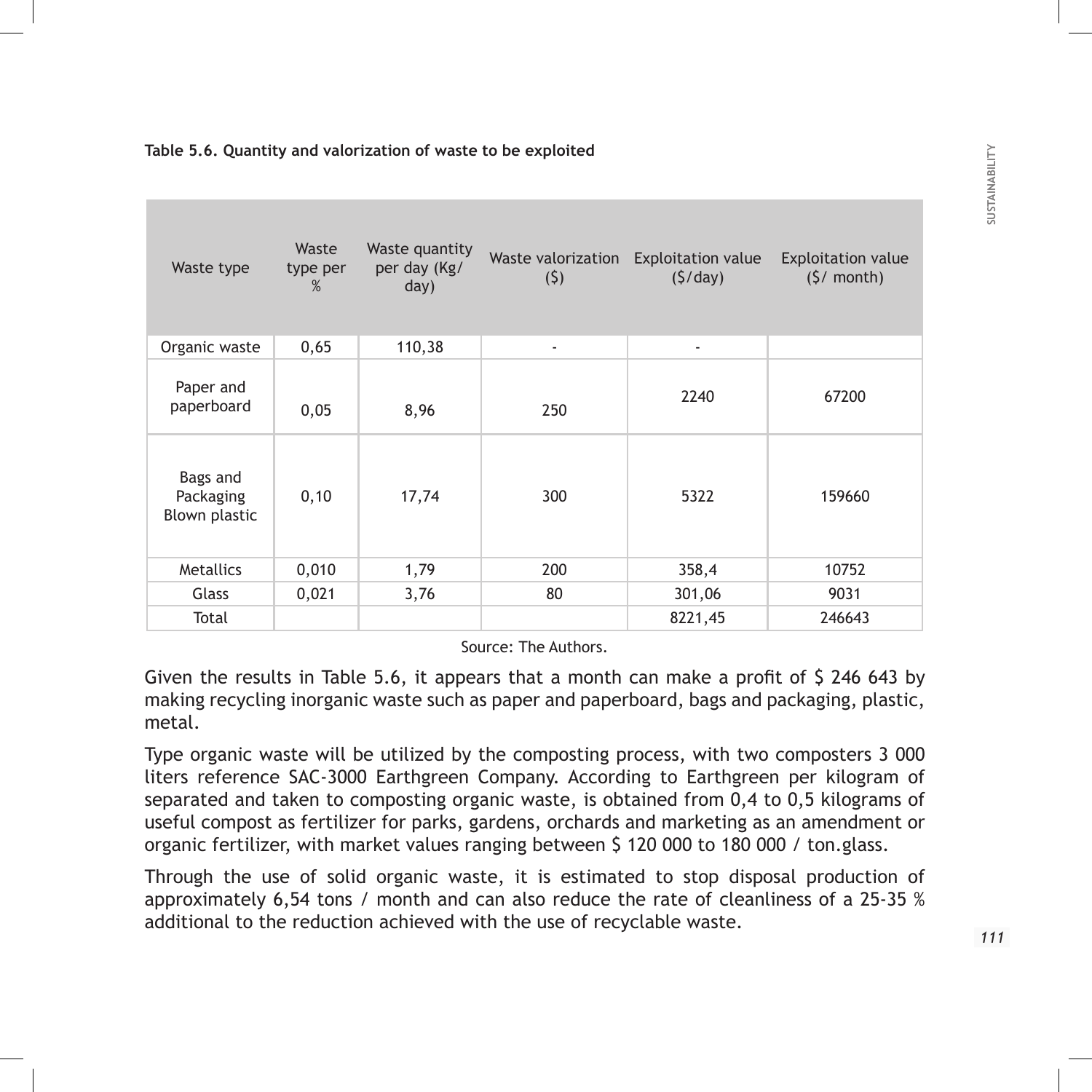## **Materials**

Sustainability is about meeting the needs of the present generation without compromising the ability of future generations to meet their own needs; the term linked to the action of man in relation to its surroundings; then the sustainability of the main products that are part of Mihouse project:

## **Lightweight Concrete with Addition of Stone Coal (PC)**

The challenge of this prototype is to ensure that the implications of their activity in the city and the environment are positive and contribute to sustainable development of the project. Mihouse sustainability can only serve this cause if they help to develop interdisciplinary skills, raising awareness to green thinking in the local community, preserve ecosystems and economize resources

In this way, the project goal is became in the formalization and structuring of future to ensure the discernment of green thinking and social awareness of the rule of the 3 Rs, leaving the targets related to increasing production to companies only profit regardless basic needs and sustainable behavior.

Only a permanent and argued growth identified in the needs of continuous improvement, regardless of the size of its scope, and university projects, growth can guarantee positive contributions to the industry.

The exploitation of non-renewable aggregate generates an imbalance of socio-environmental sustainability, this is because the building products such as concrete, asphalt, bases and subbases, represent a fundamental part of the regional economy, however, as it was mentioned before there are several environmental impacts to take into consideration. The forecast growth for this industry during 2005 showed an increase of 21,6 % in production of stone aggregates. Also, the concession area for mining operations now amounts to 5 % of the national territory, which represents consumption of 5,71 million Colombian hectares in the mining sector.

According to the Asociación Colombiana de Productores de Agregados Petreos for 2015 4,3 million tons would be exploited to replace 10 % of traditional aggregates stone coal residue of paper industry, representing a reduction of 430 thousand tons of aggregates.

The population growth of the major cities of Colombia, predicts an increase of 5 % regarding the use of building materials between the years 2014 and 2015.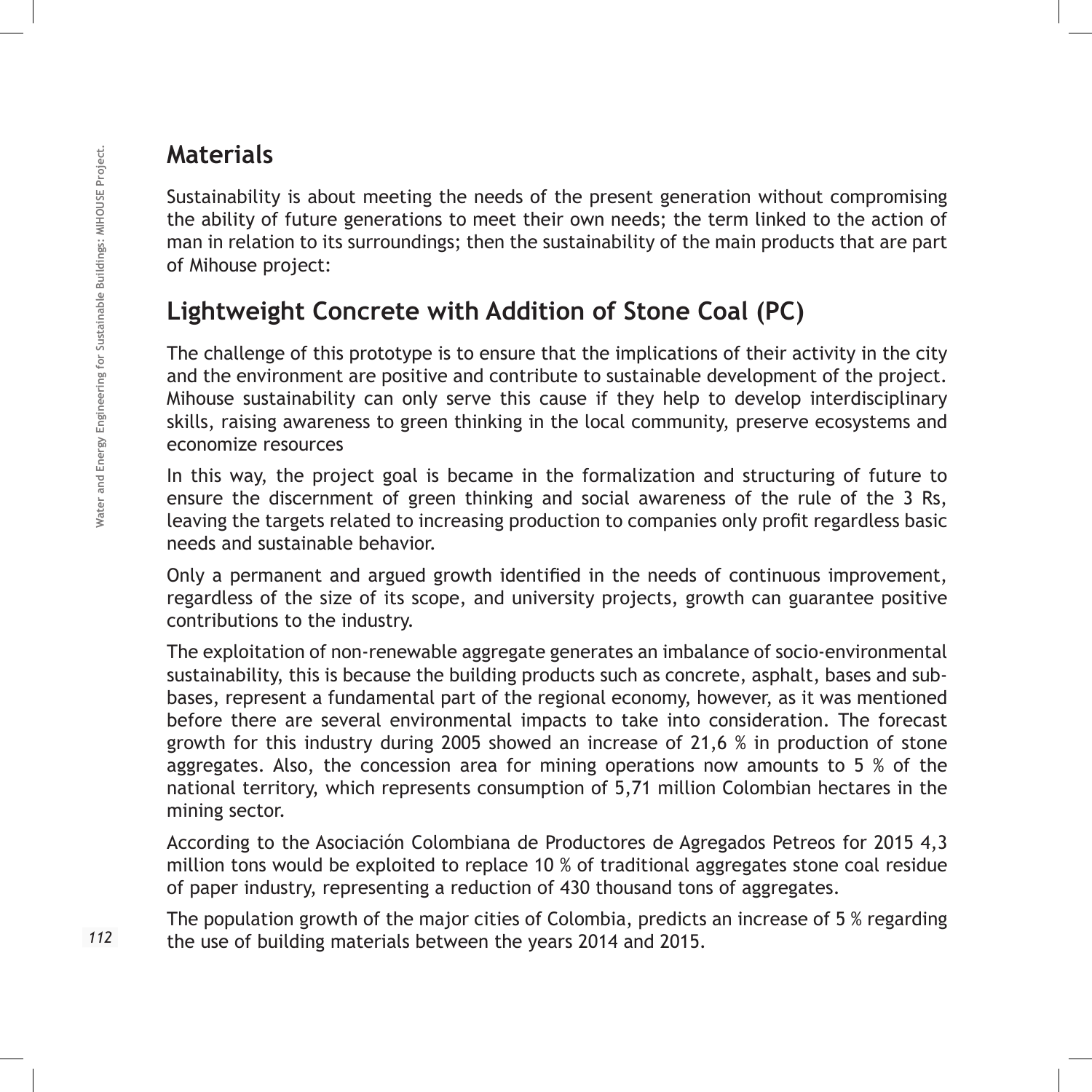## **Calculation of Ecological Footprint**

The calculation of the ecological footprint is used to estimate the environmental impact of the construction and use of sustainable housing developed by the Mihouse group. For its calculation the most important construction materials were considered, such as tables or rings and motherboards, which are manufactured with restressed concrete, pipes made from PVC plastic and photovoltaic solar panels made of silicon.

Besides, according to each stage of the life cycle of the project outputs, the following assumptions were made:

- At the stage of production and transportation of some building materials only the finished product is considered until its final disposal and not from the obtaining of natural resources that supply the raw material of this.
- In the construction phase no indirect impacts associated with transport and feeding of the assembly personnel will be considered.
- The maintenance phase of housing will not be taken into consideration as it will be a prototype.

For the calculation of emissions generated using the materials at each stage of the life cycle consumption data, was considered, such as expenditure on energy, water and transport. Additionally, CO $_{\textrm{\tiny{2}}}$  emission factors were considered for the transport of materials and data footprint developed by the doctoral thesis of researcher Solís Guzmán (2010); later the calculation of the ecological footprint was conducted.

## **Life Cycle Stage Analysis**

#### **Making of materials**

The calculation of the ecological footprint generated in the construction phase of the materials used in the prototype can be seen in the following table: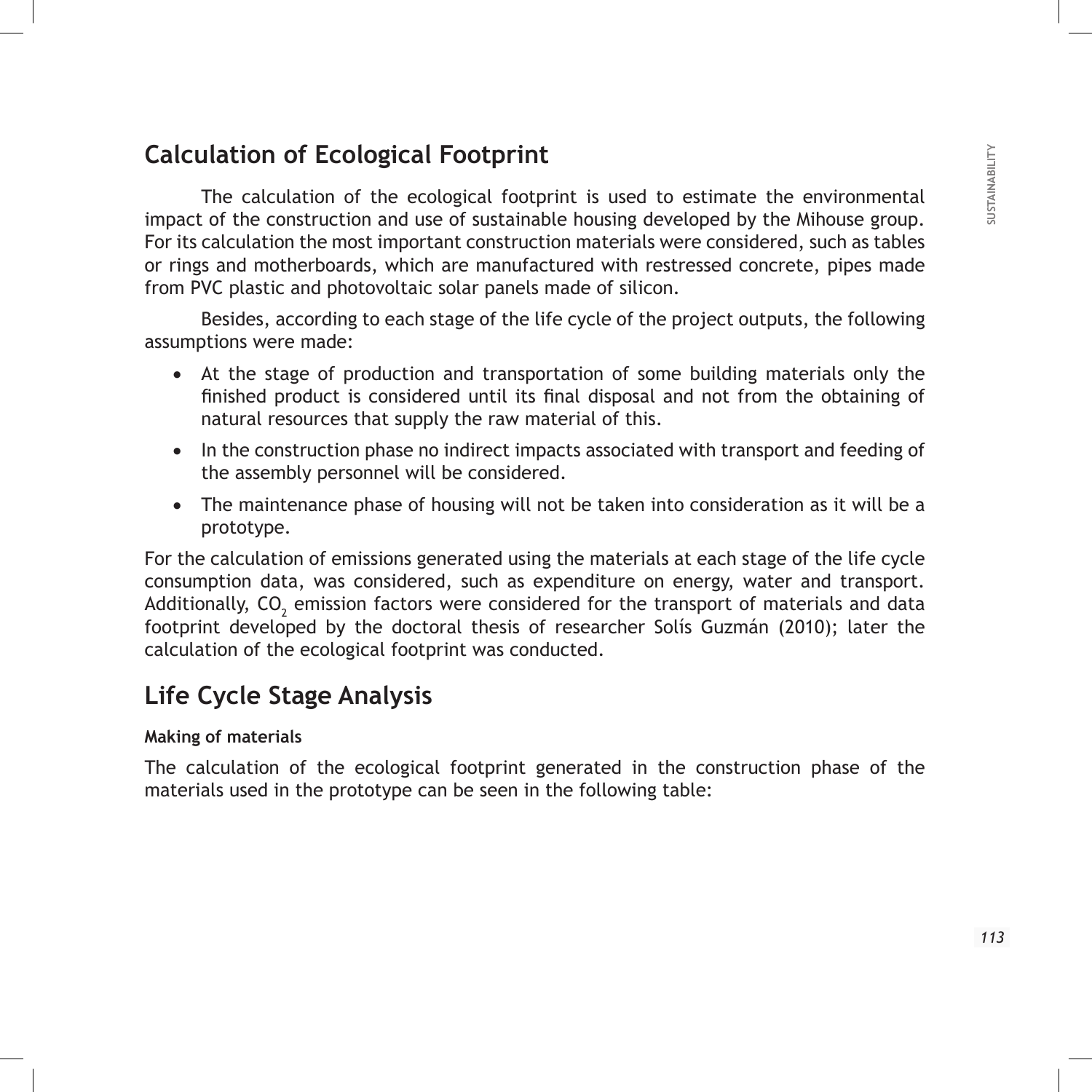### **Table 5.7. Calculation of the ecological footprint generated in the construction phase**

| Light concrete |                  | Material<br>Quantity (ton) | He $(ha)$    |  |  |
|----------------|------------------|----------------------------|--------------|--|--|
|                | Cement           | 1,5                        | 0,15         |  |  |
|                | Sand             | 4,7                        | 0            |  |  |
|                | Stone coal       | 1,7                        | $\mathbf{0}$ |  |  |
| Light concrete | Gravel           | 1,7                        | $\mathbf{0}$ |  |  |
|                | Water            | 0,9                        | $\mathbf{0}$ |  |  |
|                | Iron             | 4,5                        | 4,95         |  |  |
| <b>PVC</b>     |                  | 0,0704                     | 0,27         |  |  |
| Solar Panel    |                  | 0,222                      | 1,51         |  |  |
|                | <b>TOTAL H.E</b> |                            |              |  |  |

Source: The Authors.

For the calculation of the Ecological Footprint a value of 0,1 ha / year of one ton of cement was considered; 1,1 ha / year and ton of iron and 3,8 ha / year and a ton of plastic for the case of PVC. In the case of the construction of the solar panel a study by N. Stylos C. Koroneos in 2013 was taken as reference, in this a value of 6,31 g CO<sub>2</sub> / KWh consumed for their production is presented.

In the case of sand and gravel only the emissions generated by transport from Cauca river are taken into account, this river is located in the limits of the municipality of Candelaria and Cali, in the place known as Juanchito until the LV structures in concrete company SA. In the case of water consumption for the production of concrete the CO2 emission is zero, because the water is drawn from underground wells located in the area of precast company.

*Transportation*. At this stage transport was considered from the production of material to LV Structures; the production companies are Argos (cement), Sidoc (iron), Pavco (pipelines), Rio Cauca (fine aggregate), Rocales (coarse aggregate). Then it is transported to Univalle from LV structures. Additionally, emission factors in distance traveled and tree 2 CO<sub>2</sub> absorption factor of 5,21 ton of  $CO<sub>2</sub>$  / ha of trees were considered.

In the case of water transportation  $\mathsf{CO}_2$  emission calculation is not considered because the water used for the manufacture of concrete is drawn from the underground wells in the area of LV concrete structures.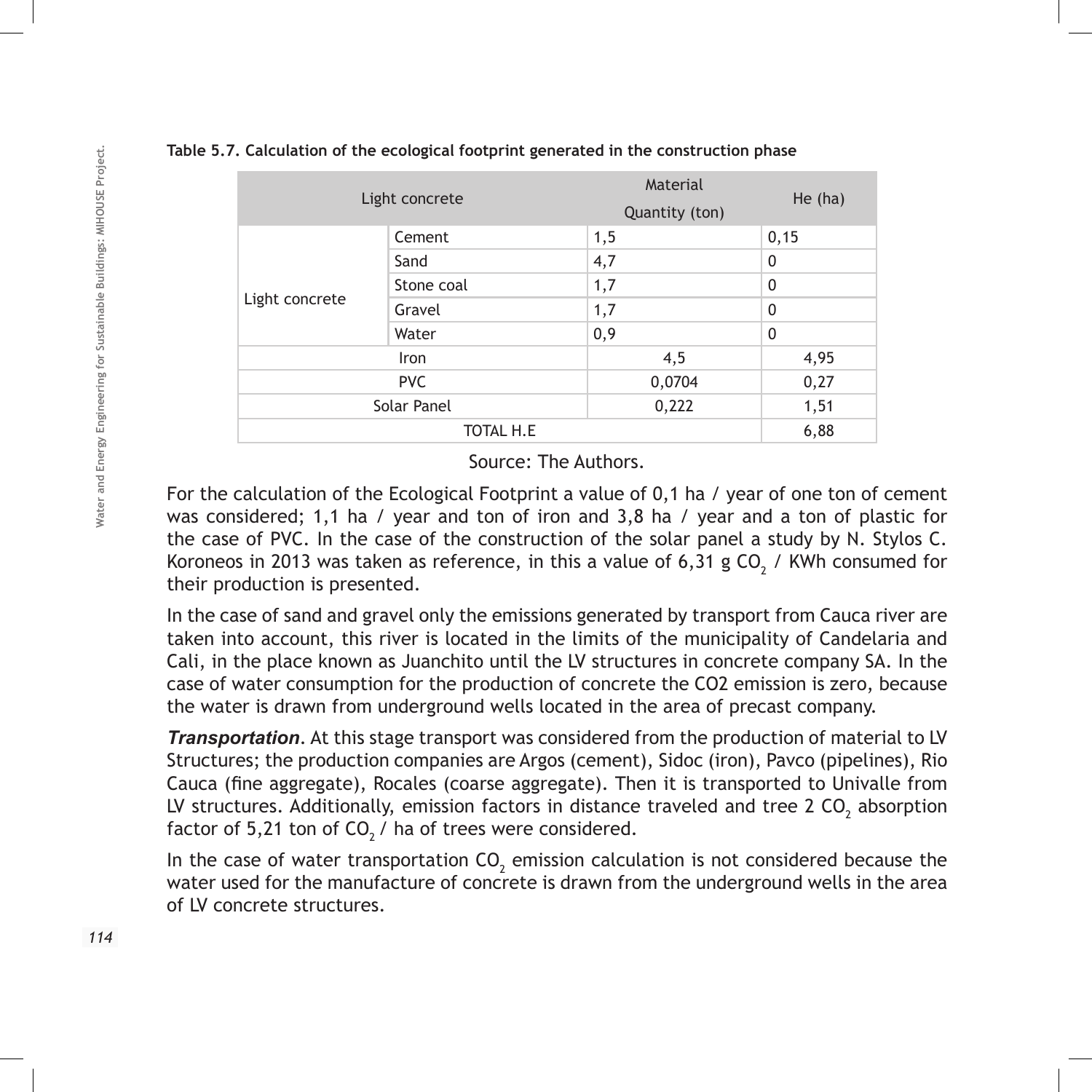|                       | Construction<br>material | Starting point                       | Arrival<br>Point                      | <b>Distance</b><br>Traveled (km) | $CO2$ emission<br>factor (kg/km) | CO <sub>2</sub><br>emission<br>(kg) | He $(ha)$ |  |  |  |
|-----------------------|--------------------------|--------------------------------------|---------------------------------------|----------------------------------|----------------------------------|-------------------------------------|-----------|--|--|--|
| Light Weight Concrete | Cement                   | Argos                                |                                       | 13,5                             |                                  | 6,75                                | 0,0013    |  |  |  |
|                       | Sand                     | Río Cauca<br>(Juanchito)             |                                       | 9,7                              |                                  | 4,85                                | 0,00093   |  |  |  |
|                       | Stone<br>coal            | Propal Yumbo                         | LV<br>Estructuras en<br>concreto S.A. | 8,7                              | 0, 5                             | 4,35                                | 0,00083   |  |  |  |
|                       | Gravel                   | <b>Rocales</b>                       |                                       | 8,2                              |                                  | 4,1                                 | 0,00078   |  |  |  |
|                       | Water                    |                                      | N/A                                   |                                  |                                  |                                     |           |  |  |  |
|                       | Iron                     | <b>SIDOC</b>                         | LV Concret                            | 6,2                              |                                  | 3,1                                 | 0,0006    |  |  |  |
| <b>PVC</b>            |                          | <b>PAVCO</b>                         | structures S.A.                       | 8,7                              | 0, 5                             | 4,35                                | 0,00084   |  |  |  |
| Solar Panel           |                          | Singapur<br>internacional<br>Airport | Alfonso Bonilla<br>Aragón Airport     | <b>NA</b>                        |                                  | 3080                                | 0,59      |  |  |  |
| HE TOTAL              |                          |                                      |                                       |                                  |                                  |                                     |           |  |  |  |

Table 5.8 Calculation of the ecological footprint generated by transporting supplies and raw materials

Source: The Authors.

To calculate CO $_{_2}$  emission an emission factor for trucks of 0,5 kg 0,5 kg CO $_{_2}\prime$ km was considered, and distance traveled provided by Google Maps taking into account the starting point and arrival shown in Table 5.8. With this information the calculation of emission is done as follows: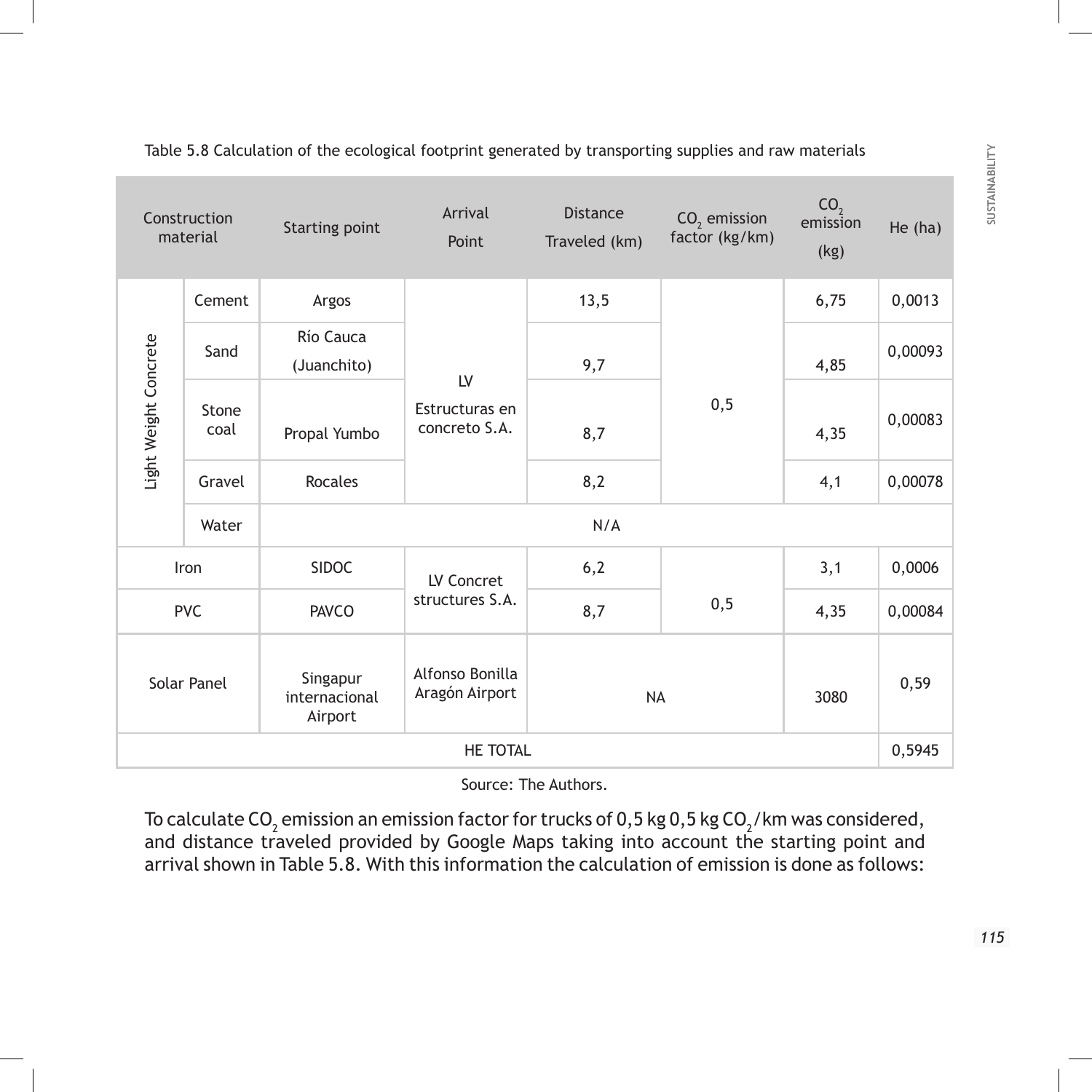$$
E\left(\frac{kg}{d}\right) = FE\left(\frac{kg}{km}\right) * D(km)
$$

(15)

Where:E: Carbon Dioxide Emission FE: Emission factor for distance D: distance traveled

It should be noted that the transport of stone coal materials provided by Propal and of iron provided by Sidoc, transport of these is considered only from these companies to LV concrete structures. Additionally, a carbon footprint calculator was used for calculating CO $_{\textrm{\tiny{2}}}$  emissions due to transport of solar panels.

*Construction*. Construction waste will be generated in a large percentage in LV Concrete Structures and will be transported to the Palmira city dump located in Coronado neighborhood. Based on this information it is considered that  $\mathsf{CO}_2$  emissions will be generated by transporting of this waste to the disposal site, and another issue due to the disposal of these wastes on this site. Below, in the next table calculating CO<sub>2</sub> emissions generated by the transportation of waste is shown.

| Starting point                 | Arrival<br>point | <b>Traveled</b><br>distance (km) | $CO2$ emission<br>factor (kg/km) | Emission CO <sub>2</sub><br>(kg/d) | He $(ha)$ |
|--------------------------------|------------------|----------------------------------|----------------------------------|------------------------------------|-----------|
| LV Concrete<br>Structures S.A. | Palmira<br>Dump  | 24,1                             | 0,5                              | 12,05                              | 0,0023    |
| TOTAL HE                       |                  |                                  |                                  |                                    | 0,0023    |

Table 5.9. Calculation of the ecological footprint generated by transporting construction waste

Source: The Authors.

*Use*. In this phase house transport data from Valle University to San Buenaventura University will be considered as well as maintenance of the prototype for academic purposes. Moreover, the determination of the emission of water consumption and solid waste generation is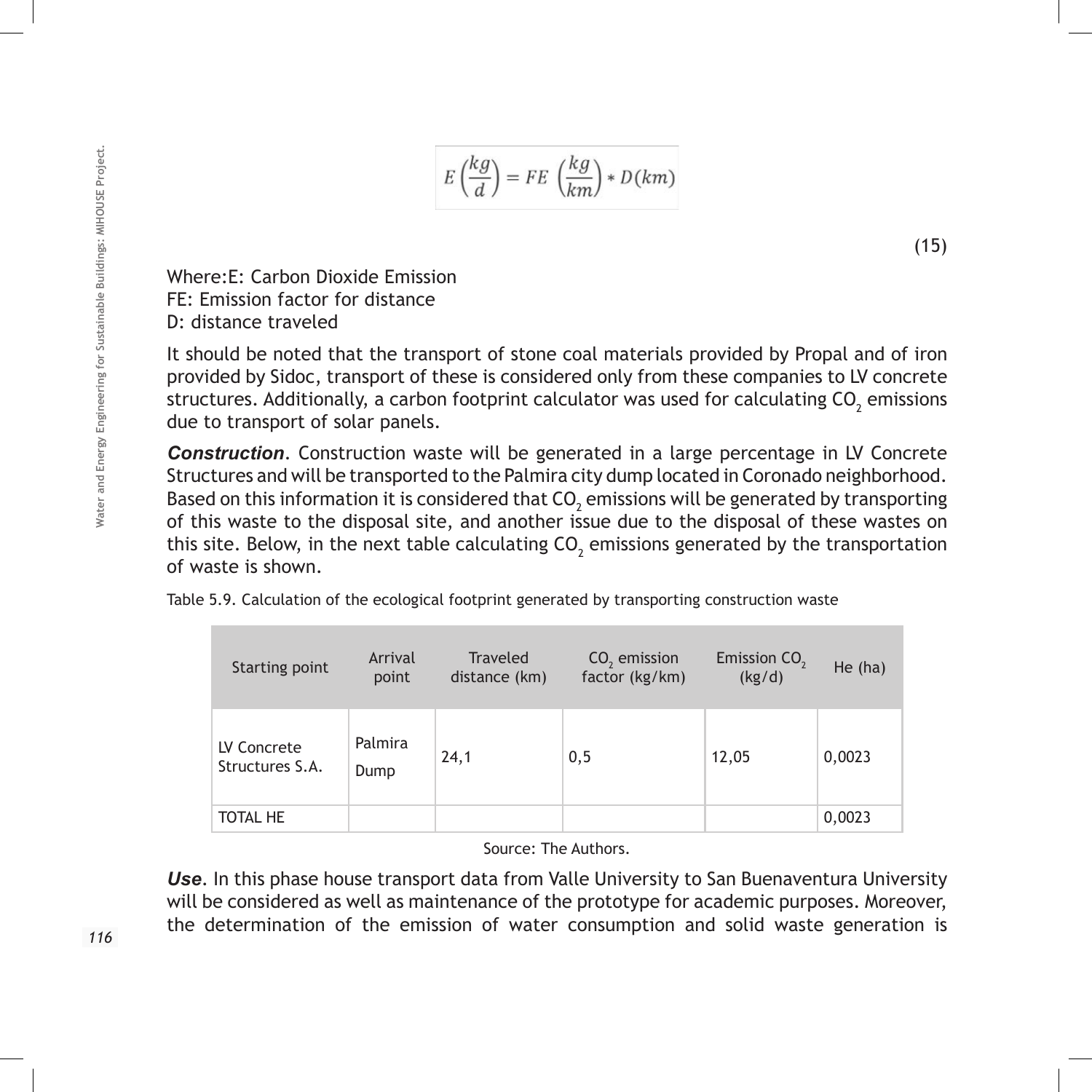discarded because no food will be consumed in the house nor any service will be provide (Table 5.10).

| <b>Starting point</b>    | Arrival point                   | Traveled distance<br>(km) | $CO2$ emission<br>factor (kg/km) | Emission CO <sub>2</sub><br>(kg/d) | He (ha) |
|--------------------------|---------------------------------|---------------------------|----------------------------------|------------------------------------|---------|
| Universidad del<br>Valle | Universidad San<br>Buenaventura | 6                         | 0,5                              |                                    | 0,00057 |

Table 5.10. Calculation of the ecological footprint generated using the prototype

Source: The Authors.

*Demolition*. Since this prototype will be used for academic activities for a period of approximately 40 years, once this time is over it will be demolished and disposed in the dump of Cali on 50th street, because of this transport emission is also considered (Table 5.11).

Table 5.11. Calculation of the ecological footprint generated by the use of the demolition of prototype

| Starting point                         | Arrival point                 | Traveled distance<br>(km) | CO <sub>2</sub><br>Emission<br>Factor (kg/<br>Km) | Emission CO <sub>2</sub><br>(kg/d) | He $(ha)$ |
|----------------------------------------|-------------------------------|---------------------------|---------------------------------------------------|------------------------------------|-----------|
| Universidad San<br><b>Buenaventura</b> | Dump of Cali (50th<br>street) | 9,3                       | 0,5                                               | 4,65                               | 0,00089   |

Source: The Authors.

*Calculation of total HW*. Considering the ecological footprint values calculated above the sum of these is done, thus obtaining the total footprint of the materials based on the life cycle of each one (Table 5.12).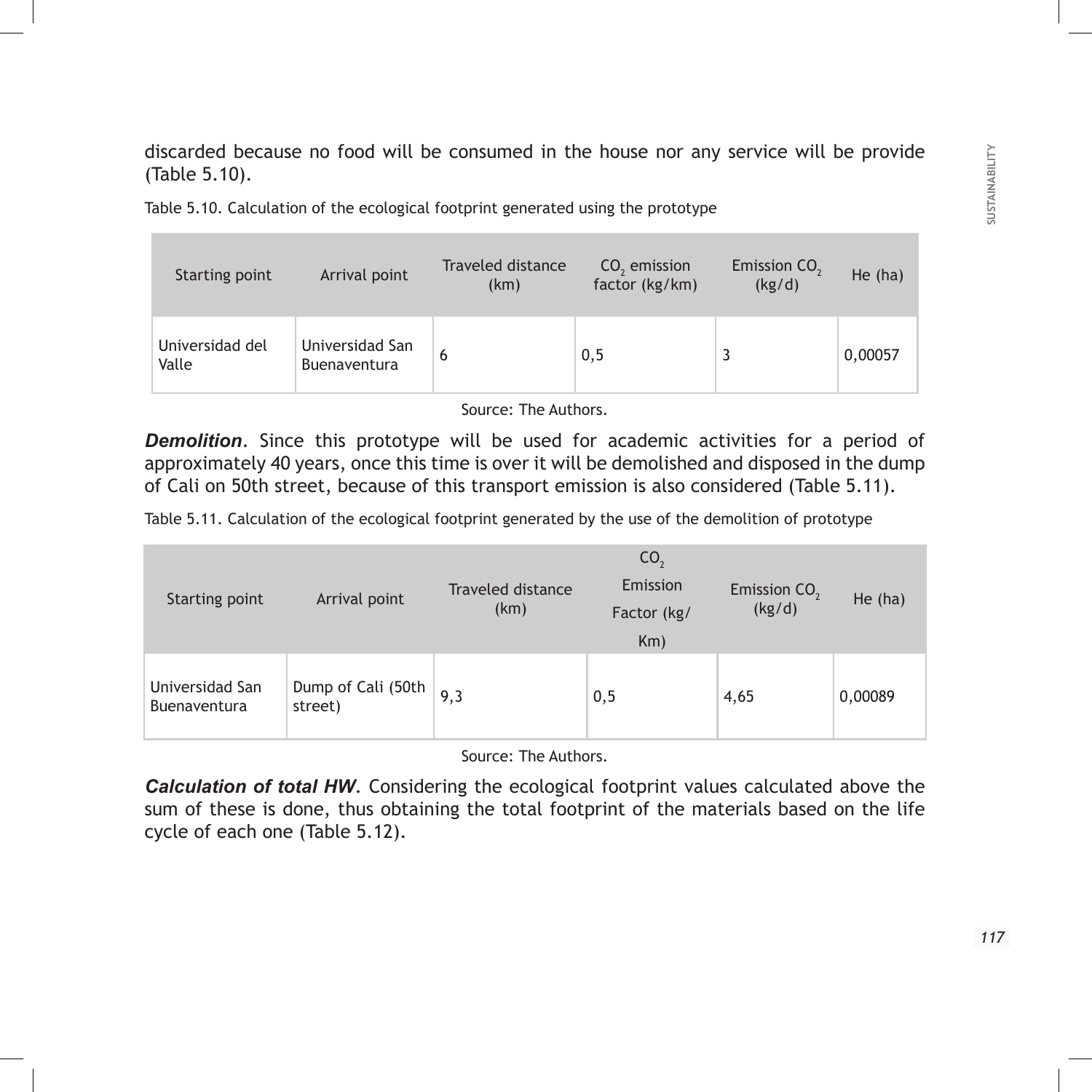|  | Table 5.12. Calculation of the ecological footprint of building materials associated with the life cycle analysis |  |  |  |  |
|--|-------------------------------------------------------------------------------------------------------------------|--|--|--|--|
|  |                                                                                                                   |  |  |  |  |
|  |                                                                                                                   |  |  |  |  |

| He $(ha)$ |
|-----------|
| 6,88      |
| 0,5945    |
| 0,0023    |
| 0,00057   |
| 0,00089   |
| 7,48      |
|           |

Source: The Authors.

## **Solar Facilities**

Solar energy avoid the production of Greenhouse gases (GHG), reduces CO<sub>2</sub> emissions and the excessive consumption and burn of fossil fuels. According to that, here is presented a calculation of Mihouse  $CO<sub>2</sub>$  emissions.

CO $_{\rm 2}$  emissions: For Colombia, each kWh generated produces almost 120 g of CO $_{\rm 2}$ 

Table 5.13. CO $_{\rm _2}$  Emission FACTOR per kWh

| Country        | Emission factor generation $[gCO2/kwh]$ |
|----------------|-----------------------------------------|
| China          | 764                                     |
| Usa            | 542                                     |
| <b>Bolivia</b> | 498                                     |
| Mexico         | 467                                     |
| Chile          | 375                                     |
| Spain          | 361                                     |
| Ecuador        | 354                                     |
| Argentina      | 343                                     |
| Panamá         | 300                                     |
| Perú           | 135                                     |
| Colombia       | 120                                     |
| Brazil         | 81                                      |

Source: IEA. (2011).